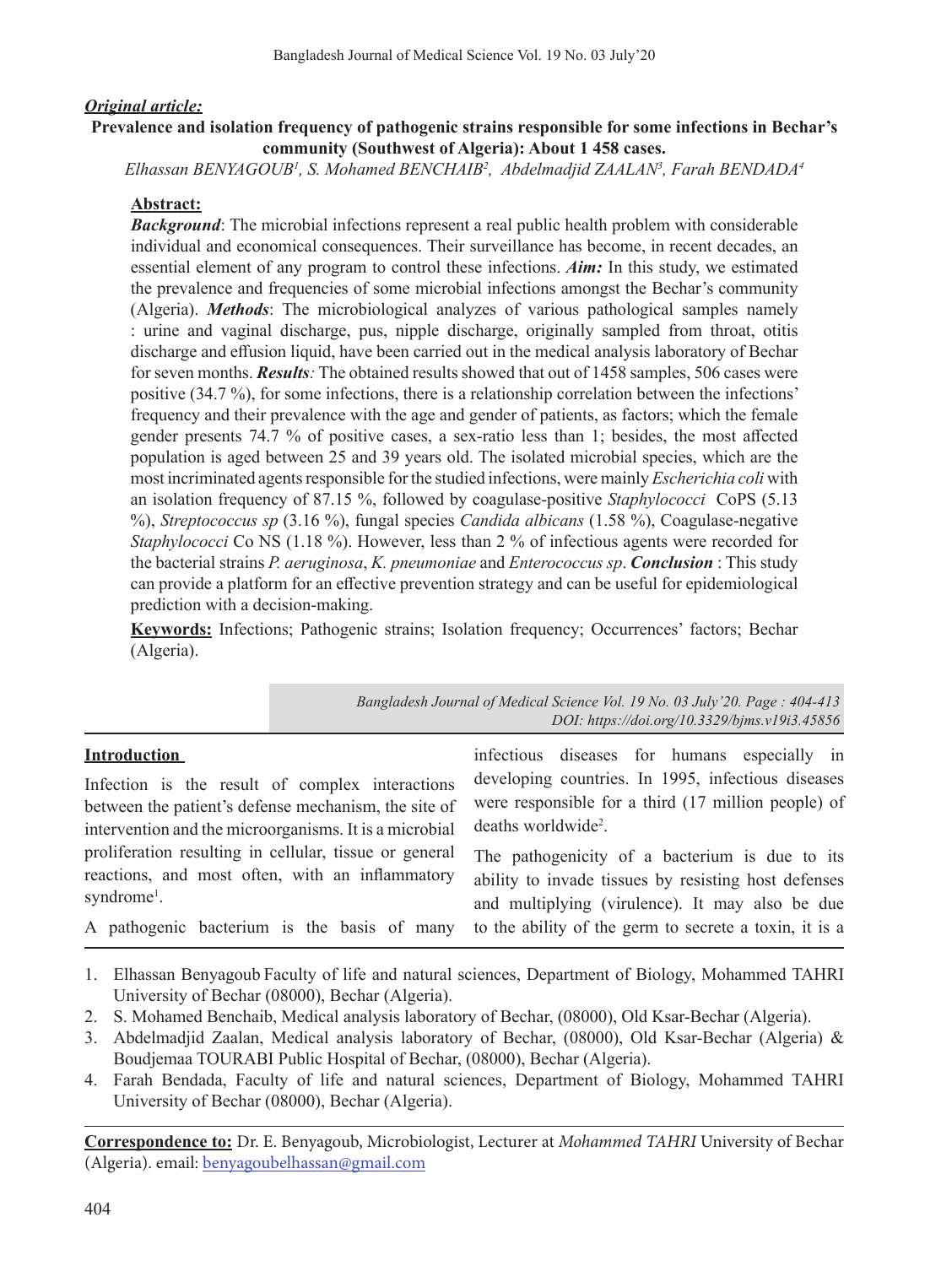macromolecule endowed with a toxic action in humans (example: diphtheria toxin and tetanus), it is called toxicity<sup>3</sup>.

In 2014, British Prime Minister *David Cameron* was solemn. He said: "*If we fail, we will face a scenario where antibiotics will have no effect, referring us to the Middle Ages of medicine*". In the process, the United Kingdom announced the creation of a 228 million euros fund. In January 2015, it was the US President *Barack Obama* who announced a doubling of federal funding for the plan to fight the bacterial resistance and to improve the research on new antibiotics.

In May 2016, the US health officials did not hide their excitement after the discovery. In a patient suffering from a urinary tract infection, of a mutant strain of *Escherichia coli 'E.coli'*, which became resistant to all medications, Dr. *T. Frieden*, director of the center for disease control and prevention warned "*We risk going back to a pre-antibiotic world*" <sup>4</sup> .

The development of new antibiotics is a public health emergency. This is the message issued on Monday, February 27 (2017) by the World Health Organization (WHO) that, for the first time, issued a "priority pathogens" list with antibiotic resistance.

This group includes the following bacteria: *Acinetobacter*, *Pseudomonas* and various *Enterobacteriaceae* (including *Klebsiella*, *E. coli*, *Serratia* and *Proteus*). The WHO says "They can cause severe infections, often fatal, such as blood infection and pneumonia". The organization states that these bacteria have become resistant to many antibiotics; including those (third generation of carbapenems and cephalosporins) intended to treat multidrug-resistant bacteria.

The other two groups in the list include other bacteria becoming more resistant, causing more common diseases such as: gonorrhea or food poisoning by salmonella<sup>5</sup>. This WHO initiative was discussed at a meeting of G20 health experts in March 2017 in Berlin<sup>4</sup>.

To this end, this study was conducted at the level of Dr. Benchaib's medical analysis laboratory, which aimsto estimate the isolation frequency of pathogenic microorganisms responsible for different infections in Bechar's community (Algeria).

#### **Materials and Methods**

This experimental study aimed to specify the nature of microorganisms responsible for different infections in *Bechar* community; their prevalence and isolation frequency, and how they related to the patients' gender and age as factors. A total of 1458 pathological specimens were analyzed at the level of Dr. Benchaib's medical analysis laboratory in *Bechar* (Algeria), during seven months, for the period from January 1st to July 31st (2017). The infections' occurrences are also reported in the studied community.

### **Specimen collection and microbiological analysis**

The sampling concerns the following pathological products: urine and vaginal discharge, pus, nipple discharge, originally sampled from throat, otitis discharge and effusion liquid.

All samples were microbiologically screened by the isolation method on agar medium<sup>6</sup>. The selective isolation and enrichment culture media used (Lioflichem Diagnostici, Italy) are as follows: Mannitol Salt Agar, Hektoen Enteric agar medium, Blood agar base, Sabouraud-Chloramphenicol agar medium, Esculin azide bile agar, Cetrimide agar, King A & King B agar, nutrient broth, and sterile physiological water (0.9% NaCl) as diluents. Identification of the isolates was performed according to standard microbiological methods<sup>7</sup>. Firstly, identification by macroscopic examination of colonies' phenotypic and microscopic characterization by fresh observation between slide and coverslip, and after differential Gram staining; secondly, identification of biochemical characteristics by means of Classical biochemical gallery on Triple Sugar Iron agar, Mannitol-Mobility test medium, Meat-Liver glucose 0.6% agar and Simmons Citrate agar, IMViC test led to distinguish four (4) characters used to differentiate within coliforms (*Escherichia coli* and *Klebsiella pneumoniae*)*,* Cytochrom C Oxidase assay, catalase assay, Staphylocoagulase assay, and miniaturized biochemical test system using API 20 E, API Staph (BioMerieux, France).

#### **Statistical analysis**

The statistical analysis was performed by calculating the means and percentages relating to the isolations frequencies of microorganisms using Excel software, which are translated into graphs in the form of histograms and circles.

#### **Ethical clearance**

This study meets the ethical requirements given by the national ethics council on health sciences and the local ethics committee of the Faculty of life and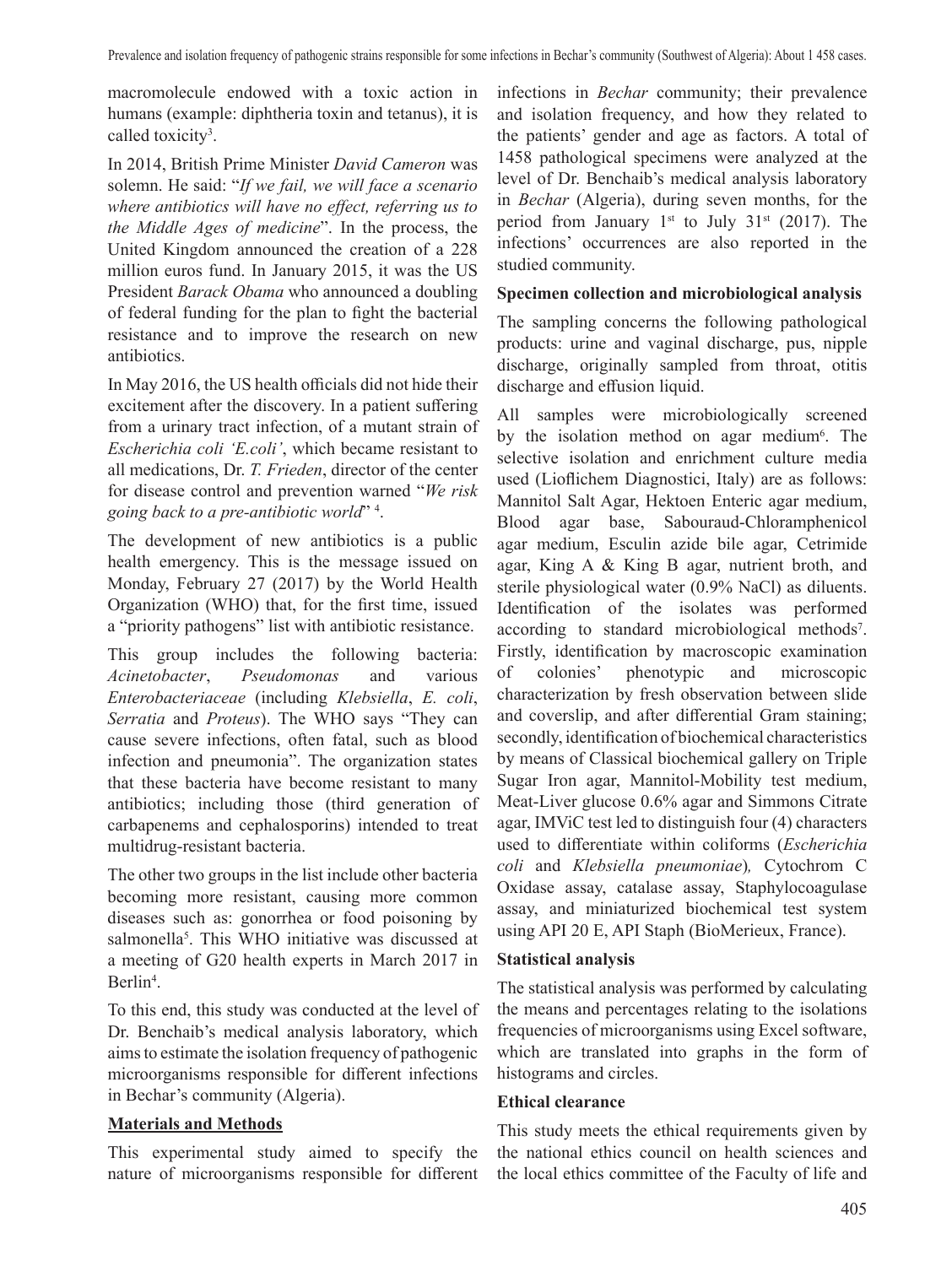Natural Science '*Mohammed TAHRI* University of Bechar (Algeria)', according to which, the anonymity and confidentiality were respected for all information revealing the patient's identity. The declared information was only limited by patient's age and gender. Informed consent was obtained from all patients before participation

# **Results**

### **Characterization of patients**

### **Number of positive / negative cases**

According to the obtained results, there were 1 458 examinations carried out at the laboratory level, 506 samples were positive and 952 samples were negative, representing a rate of 34.7 and 65.3 % respectively (Figure 1).



**Figure 1:** Percentage of positive and negative bacteriological tests.

## **Patients' age distribution**

The analysis of the results shows that  $33\%$  of patients (n: 167) who aged between 25 and 39 years old are the most affected by infections compared to other ages as shown in the figure below (Figure 2).





### **Patients' distribution by gender**

The results show a female predominance  $(n: 378)$  that appears to be the most affected portion by infections where the calculated sex-ratio was 0.33 (Figure 3).



### **Figure 3:** Patients' distribution by gender. **Characterization of isolated microorganisms Isolates' frequency of microbial strains**

*Escherichia coli* was the most isolated species, and likely to be the most incriminated germ in different types of infections with a percentage of 87.15 % (n: 441) strains), then *Staphylococcus aureus*, *Streptococcus sp* and *Candida albicans* with an isolation rate of 5.13; 3.16 and 1.58 % respectively (Figure 4).



**Figure 4:** Isolation frequency of pathogenic microorganisms.

#### **Germs' distribution by microbial groups**

Gram-negative bacilli represents more than threequarters (n: 447 strains) of all isolated microorganisms, 88.35 %, while Gram-positive Cocci were 10.07 % (n: 51 strains). *Candida albicans* as fungal strain represents 1.58 % of isolated microbial species (Figure 5).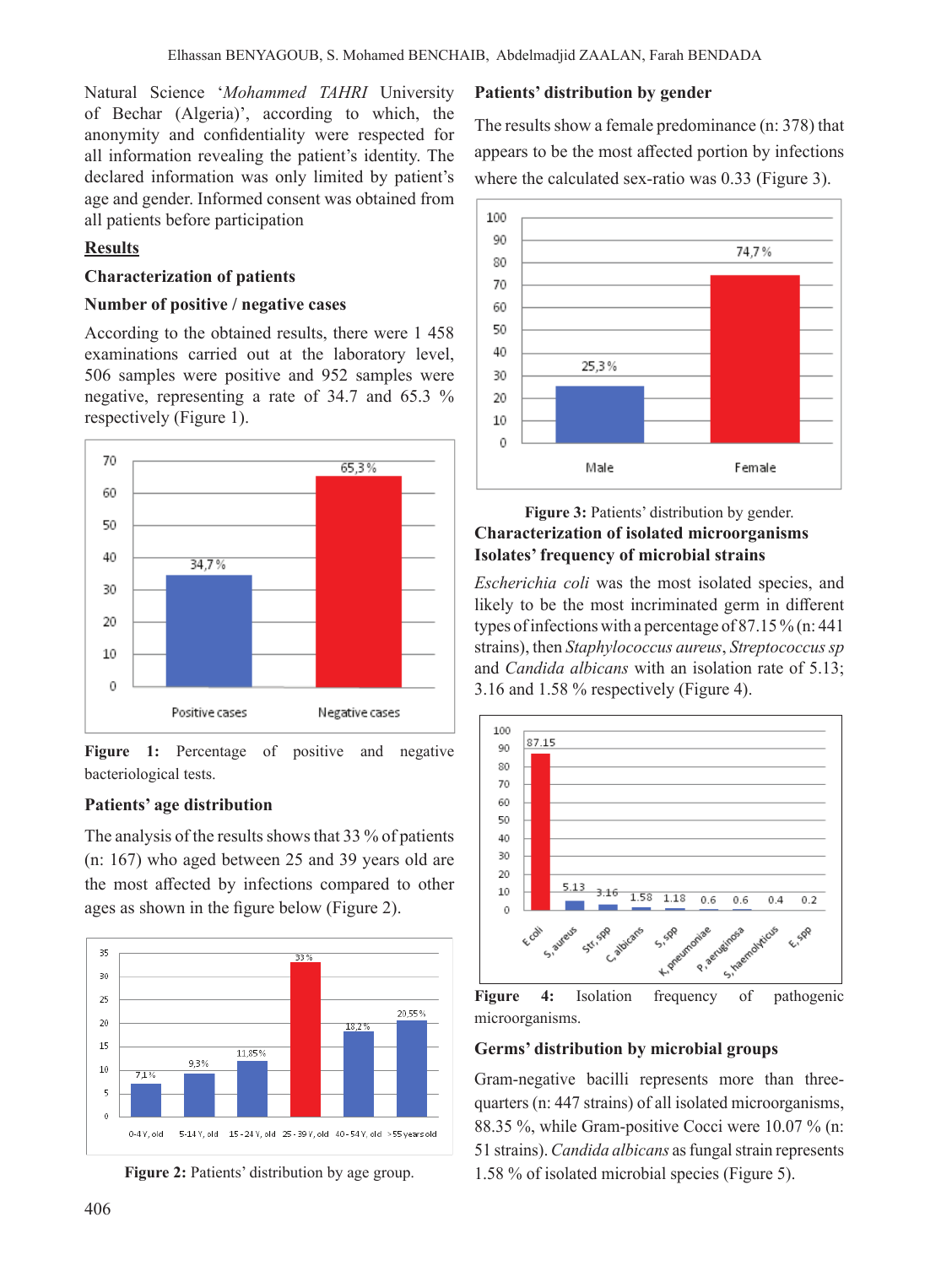

**Figure 5:** Distribution of isolated microorganisms' according to the microbial groups

# **Infection types and pathological samples analysis Urinary tract infection**

There is a female dominance in patients with urinary tract infection 'UTI'. Out of 372 urine cytobacteriological exam 'UCBE', 270 samples were positive for female patients (72.6 %) (Figure 6). The calculated sex ratio was 0.37.



**Figure 6:** UTI patients' distribution by gender.

The species of *Escherichia coli* was the most isolated strain with a frequency rate of 97.6 % (n: 363 strains), whereas the microbial strains *Candida albicans*, *Staphylococcus sp* and *Klebsiella pneumoniae* represent a rate inferior to 2.5 % (Figure 7).



**Figure 7:** Isolation frequency of strains responsible for UTI.

## **Nipple discharge**

The species of *Staphylococcus aureus* was the only strain isolated by microbiological exam of nipple discharge 'breast infection'.

### **Effusion liquids**

The microbiological exam of the effusion fluids was represented by only three cases of male patients where *Escherichia coli* strain was the only isolated strain.

#### **Microbiological exam of otitis**

The otitis exam results are very close for both genders, where the sex ratio was 1.16 (Figure 8).



**Figure 8:** Otitis patients' distribution by gender.

The strains of *Staphylococcus aureus* were predominantly isolated with a rate of 76.92 %, followed by *Pseudomonas aeruginosa* and *Streptococcus sp* with an isolation rate of 15.35 and 7.7 % respectively (Figure 9).



**Figure 9:** Isolation frequency of microorganisms responsible for otitis.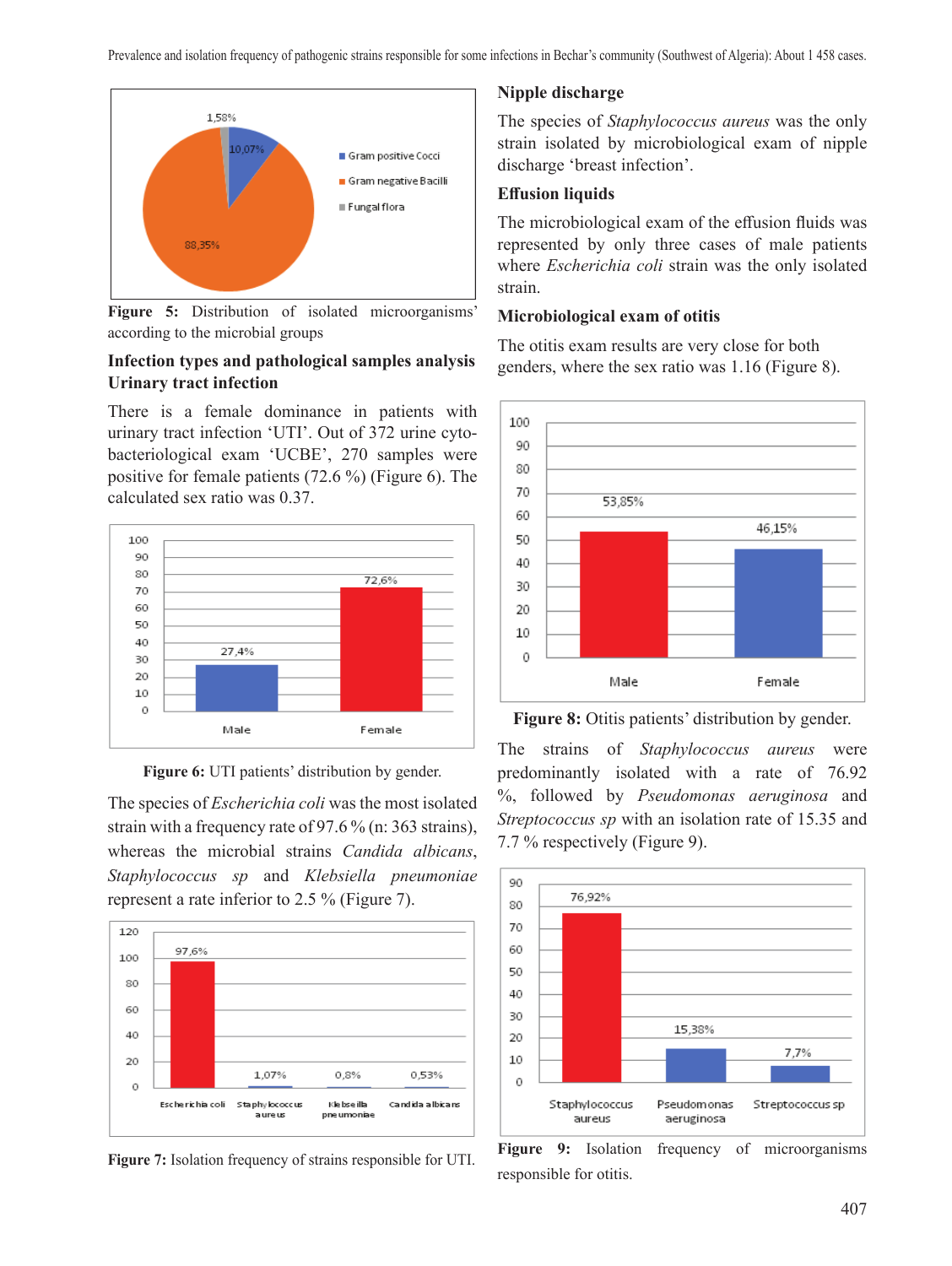#### **Analysis of throat specimens**

Forthe throat examination, we observe that the female gender represents the majority of the analyzed cases (3/4), in which the sex-ratio was 0.33 (Figure 10).



Figure 10: Patients' distribution by gender for throat specimens' analysis.

The microbiological analysis allowed isolating *Streptococcus sp* and *Staphylococcus haemolyticus* with an isolation rate of 87.5 and 12.5 % respectively (Figure 11).



**Figure 11:** Isolation frequency of throat microbial pathogens

#### **Pus samples analysis**

For the bacteriological exam of pus, with a set of 14 cases, the male gender was dominant over the female where the calculated sex ratio was 1.8 (Figure 12).



**Figure 12:** Patients' distribution by gender for pus analysis.

For isolated species, *Staphylococcus aureus* was the dominant strain with an isolation rate of 64.28 %, followed by *Escherichia coli* 28.57 %, then *Pseudomonas aeruginosa* at 7.15 % (Figure 13).



**Figure 13:** Frequency of isolated strains from pus specimens

#### **Bacteriological exam of vaginal discharge**

The analysis showed that *Escherichia coli* strains were the most isolated microbial strains with an isolation rate of 87.65 %, followed by fungal strain *Candida albicans* 7.41 %, *Staphylococcus sp* 2.46 %. Then, only 1.24 % for *Streptococcus sp* and *Enterococcus sp* strains respectively (Figure 14)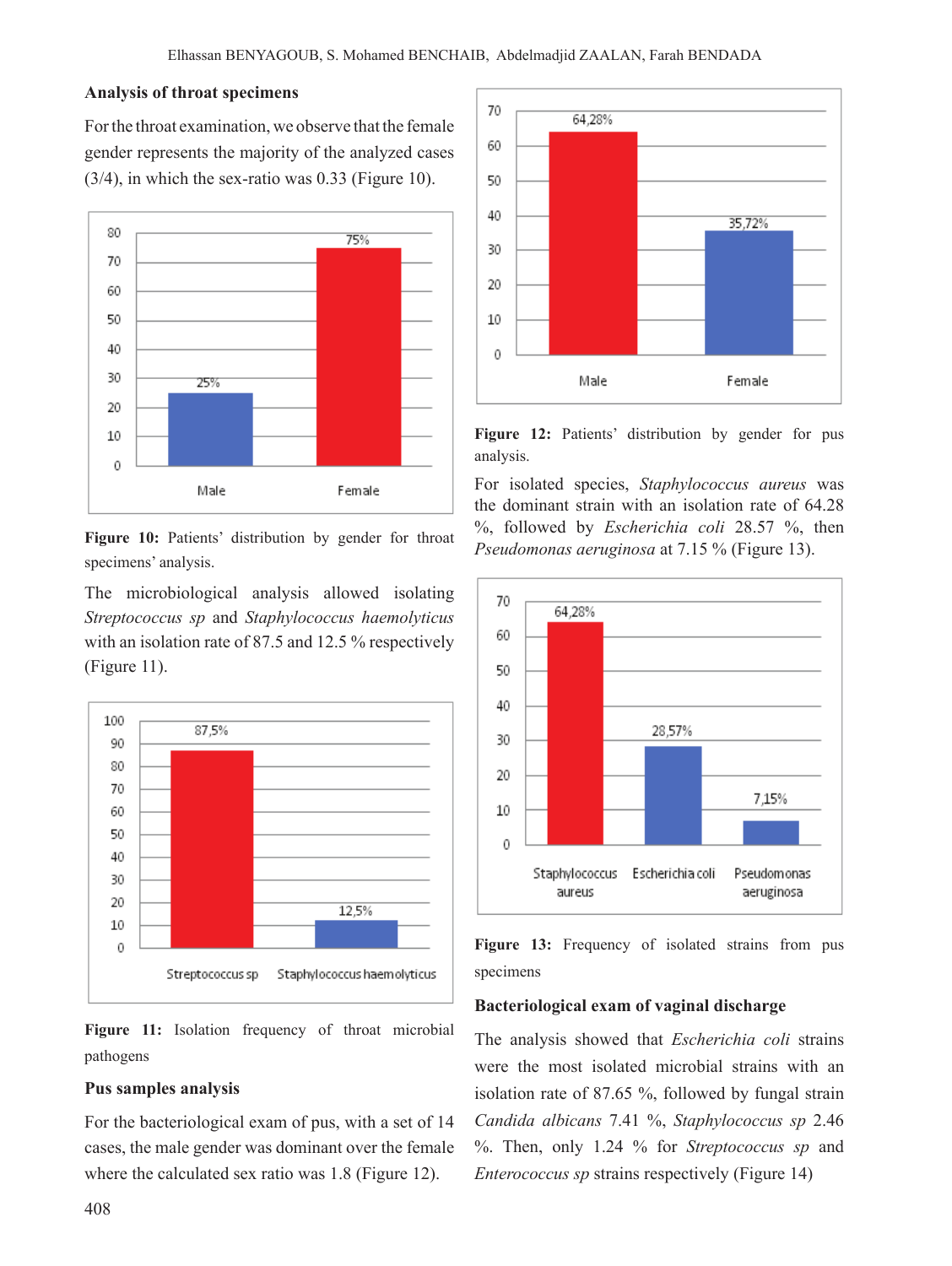

**Figure 14:** Isolation frequency of strains responsible for women's genital infection.

#### **Occurrence rate of infections**

Urinary tract infection ranks first among the various infections, with an occurrence rate of (73.51 %), followed by genital infection  $(16.6 \%)$ , otitis  $(5.73 \)$ %), and skin infection (2.76 %). Finally, breast and serous infection does not exceed (1.5 %) (Figure15).



**Figure 15:** Prevalence rate of infections in Bechar's community.

## **Discussions**

Based on our results, urinary tract infection is among the most common bacterial infections with an occurrence rate of 73.51 % of the infections cases analyzed; it is caused mainly by *Enterobacteriaceae*, where *Escherichia coli* represent from 70 to 80 % of isolated microorganisms.

It is noted that women are most likely to capture these infections, especially women over 25 years of age. This high urinary infection rate in women can be explained by two factors that play a major role; one at the beginning of the sexual activity and the other in the post menopausal period. These identifications occur more frequently in women than in men due to anatomical and physiological factors specifically

favoring the installation of the pathogenic germs (Urethra short, pregnancy ...), and secondly, by the fact that the latter are more enumerated by the number of urine cyto-bacteriological exam requested from women $8-9$ .

Genital infections take second place in this study, being (16.6 %) of the analyzed cases, where most cases were dominated by female gender, followed by otitis with an occurrence rate of 5.73 %, and finally, skin infection, breast infection and serous infection with an occurrence rate inferior to 5 %. Thus, that the most affected population is aged between 25 and 39 years old.

In the literature, several studies argue the dominance of *E. coli*, *Staphylococcus sp* and *Streptococcus sp* as the most frequently isolated species responsible for urogenital infection (UGI), namely the study of Lemort et al.10 which shows the relationship of this bacterium with the physiology of urinary tract infection that is usually ascending, and there is a strong colonization of the perineum by digestive origin enterobacteria, and in particular *E. coli*. They added specifically uropathogenicity factors, for example, *Escherichia coli* which has adhesins, capable of binding the bacterium to the urinary epithelium and preventing its elimination by bladder emptying $11$ .

The obtained results are different from those obtained in a previous study on the same region showing 111 patients with UGI which the species *Staphylococcus aureus* was the agent responsible for more than 36 % (40 cases) of UGI, followed by coagulase-negative staphylococci (CoNS) and *Candida albicans* with a rate of 23.42 % (26 cases) and 21.62 % (24 cases) respectively. A rate of almost 10 % (11 cases) was revealed for *Escherichia coli*, less than 3 % (4 cases) for *Streptococcus agalactiae* and *Trichomonas vaginalis*. However, the other infectious agents had a lower level  $(2, 2, 9)$  where the isolated species were "*Pseudomonas aeruginosa*, *Serratia sp* and *Citrobacter sp*" <sup>12</sup>

A retrospective study conducted by Chedi et al.<sup>13</sup> at Aminu Kano Teaching Hospital, northwestern Nigeria on 123 patients with positive cyto-bacteriological exam of urine between December 2004 and July 2005 where 58 % of cases were females. They found that *E. coli* was the predominant cause of urinary tract infection 39.8 %, followed by *Proteus sp* (26 %), *Klebsiella sp* (21.1 %), *Enterococcus faecalis* (7.3 %), *Citrobacter sp* (3.3 %), *Staphylococcus sp*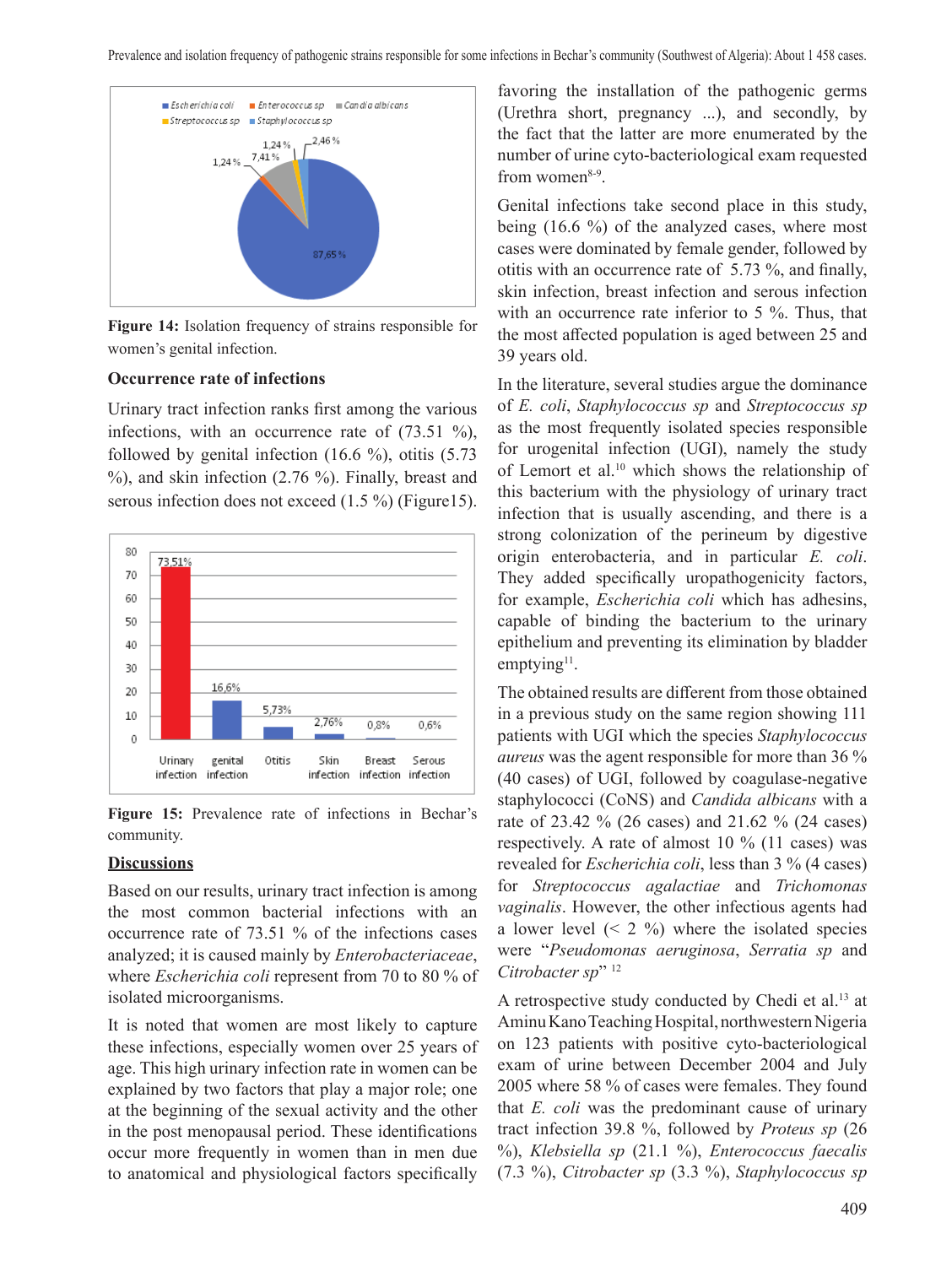#### (1.5 %) and *Pseudomonas sp* (0.8 %).

The retrospective study of Sangare<sup>14</sup> at the Gyneco-Obstetrics Department of the Gabriel Touré Teaching Hospital of Bamako from January 1st, 2006 to December  $31<sup>st</sup>$ , 2006, on 106 patients with a positive cyto-bacteriological exam of urine on pregnant women showed a predominance by *E. coli* (34.9 %), followed by *Klebsiella pneumoniae* (24.5 %), *Staphylococcus aureus* (20.7 %), *Streptococcus pneumoniae* (4.7 %), *Serratia sp* and *Enterobacter cloacae*, *Citrobacter freundii* and *Pseudomonas aeruginosa* (2.8 %), *Acinetobacter baumanii*, *Klebsiella oxytoca*, Coagulase positive *Staphylococci* and Group A of *Streptococci* (0.9 %).

The study of Chemlal et al.<sup>15</sup> conducted in the nephrology department at Oujda regional hospital in eastern Morocco on 43 patients (40 adults and 3 children); 60.4 % were females. The distribution of isolated organisms was dominated by *E. coli* (58.3 %), *Klebsiella sp* (29.2 %). *Candida albicans* (4.2 %), and *Streptococcus sp* (4.2 %) of cases.

According to the study conducted by Kpoda et al.<sup>16</sup> on the susceptibility of extended spectrum betalactamase producing *Enterobacteriaceae* causing urinary tract infections in Ouagadougou, Burkina Faso, a total of 324 isolates of *Enterobacteriaceae* were identified during the study period, including 211 (65 %) *E. coli*, 75 (23 %) *Klebsiella spp*., 18 (6 %) *Enterobacter spp*., 11 (3 %) *Proteus spp*., 5 (2 %) *Citrobacter spp*., and 3 (1 %) for *Serratia spp*.

Urinary tract infection is the most common nosocomial infection. It represents up to 40 % of all infections acquired in the hospital 17, where the risk factors for nosocomial UI were the female gender; the urinary catheterization and the historical antecedent of repeated UTIs. However, the study conducted in Nigeria by Onifade et al<sup>18</sup> looked into profile of bacterial pathogens associated with nosocomial infections in hospitals within Makurdi metropolis where 71 bacterial pathogens were encountered from 240 analyzed samples showed that nosocomial pathogenic bacteria, in particular *Staphylococcus aureus*, *Pseudomonas aeruginosa*, *Staphylococcus spp* and enteric bacteria, *Escherichia coli* and *Klebsiella spp* are the predominant pathogens associated with infection acquired in hospital environment.

Antimicrobial resistance is described as an intuitive event in which microbes develop their ability to resist against any threat, including antimicrobials,

so to survive. According to Haque<sup>19</sup>, where a recent study revealed that antibiotic consumption had been increased around 39 % in 76 countries from 15 years' time (2000-2015), especially observed in low and middle-income countries. According to Gharamaleki et al20, nationality could be regarded as a risk factor of multidrug resistance (MDR)

An earlier study on urogenital infections within the same community, the resistance of strains involved in urogenital infection against antibiotics is relatively high for some molecules; including the penicillin family (penicillin, oxacillin, ampicillin and amoxicillin  $+$  clavulanic acid), sulfamide (cotrimoxazole) and Macrolides (Erythromycin) for *E. coli* and *S. aureus* species. The last strain is a urinary pathogen, and once colonized the urinary tract, could be a source of future staphylococci infection. However, carbapenems, cephalosporins third-generation (C3G), aminoglycosides (amikacin, gentamycin), glycopeptides (vancomycin), phenicol (chloramphenicol), fosfomycin, amoxicillin and other molecules have an antimicrobial activity switched between moderate and good effect<sup>21</sup>.

However, through many published studies warned that there was not much time left to observe *Escherichia coli* and that *Klebsiella pneumoniae* would be resistant to third-generation cephalosporins and carbapenems, all over the planet. Probably, one of the involved major causes in the antimicrobial resistance is the unnecessary use of antibiotics either self-prescribed, or prescribed for in- or outpatients or for patient satisfaction. An antibiotic management program, regulatory measures and promotion of safe use of the antimicrobial molecules in health professionals could helpful to minimize the development of resistant microorganisms<sup>19</sup>.

As anOto-rhino-laryngology infection atthe 3rd place behind urinary and genital infections, otitis has an occurrence rate higher than 5 %.According to Carroll and Reimer<sup>22</sup>, the etiological agents responsible for the cases' majority of acute otitis media are the most common; *Streptococcus pneumoniae*, untyped *Haemophilus influenzae*, *Moraxella catarrhalis*, Group A *Streptococci* and *Staphylococcus aureus*. These data corroborate the obtained results in this study.

The examination of nipple flow has shown a predominance of *Staphylococci* strain whose low exam frequency limits the diversity of isolates. These accords with the literature, where the most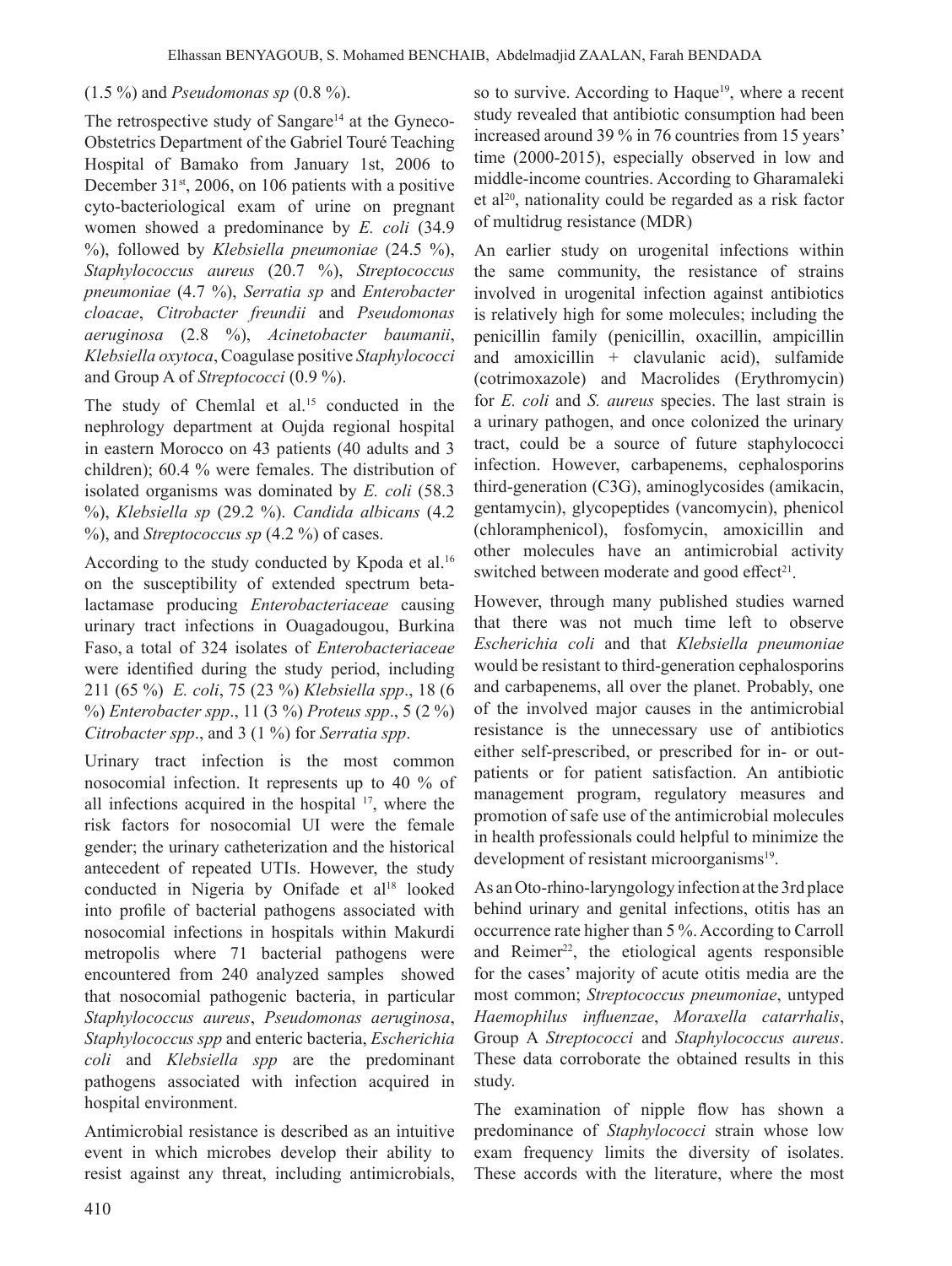commonly implicated organisms are *Staphylococcus aureus*, *Streptococci*, anaerobes (*B. fragilis*, *Peptostreptococcus*) and enterobacteria<sup>23</sup>.

According to Le Floch et al.<sup>24</sup>, many infections are cutaneous. If the surface's bacteria are destroyed at the time of the burn, those located at depth (cutaneous appendages) are at least partly respected. The burn, sterile in the first hours, is rapidly colonized, initially (within 48 hours) by cutaneous bacteria (mainly Gram-positive cocci) and then (at the end of the first week) by bacteria that may be of digestive, Otorhino-laryngology or environmental origin as well as fungi.

According to the various consulted studies, we reveal a model that is repeated and a almost similarity concerning the obtained results, an infectious dominance that affects the female gender with a defined age range for uro-genital infections, and then come the other studied infections. The microbial dominance is revealed especially for *Staphylococcus spp* and *Pseudomonas aeruginosa*, the enteric bacteria *Escherichia coli* and *Klebsiella spp* as pathogenic strains responsible for different types of infections.

# **Conclusion**

This work contributed to the study of the frequency and occurrence of infections in Bechar's community by 1458 pathological samples' analysis during seven months for the period from January  $1^{st}$  to July  $31^{st}$ (2017), which 506 cases were positive representing a rate of 34.7 %.

The case of identified infections including those of urogenital origin occur more frequently in women than in men with a rate of 74.7 %, where the most isolated species was *E. coli* with an isolation rate of 87.15 %.

Knowing that the power of these microorganisms to develop resistance to the antimicrobial agents (antibiotics), measures to prevent and control the consequences of this resistance in hospitals must act on the factors that determine its emergence and evolution.

Finally, we can say that uro-genital infection is the

most common infection in Bechar's community. Factors such as age and gender favor the spread of different infection types, where the most affected population are between 25 to 39 years old. The prevention is essential, but if the individual is infected, the patient must consult a doctor promptly for treatment in order to avoid unwanted complications. In addition, prevention of crosstransmission and reduction of selection pressure through rational use of antibiotics could be the two essential components that constitute a public health priority. Unfortunately, according to several authors, despite being the rational or irrational antimicrobials drug consumption, the microbial resistance cannot be avoided. However, the obtained results could help medical teams and pharmacists in both public and private sectors as well as decision-makers to understand the infections distribution, especially in Bechar's community, and therefore to improve the local health program.

# **Acknowledgments**

The authors express sincere thanks to Dr. Benchaib S. Mohamed, Head of the Medical analysis laboratory of Bechar (Algeria), to Dr. A. ZAALAN for his assistance on bacterial identification field, also for the pedagogical laboratory of biology team members at *Mohammed TAHRI* University of *Bechar*-Algeria, and for the central laboratory team members at *Boudjemaa TOURABI* Public Hospital of Bechar (Algeria).

## **Declaration of interests**

The authors declare having no conflicts of interest, financial or otherwise in relation to this article.

## **Authors' contributions**

Data gathering and idea owner of this study: E. Benyagoub, S.M Benchaib

Study design: E. Benyagoub, A. Zaalan

Data gathering: E. Benyagoub, S.M Benchaib

Writing and submitting manuscript: E. Benyagoub

Editing and approval of final draft: E. Benyagoub, F. Bendada, S.M Benchaib, A. Zaalan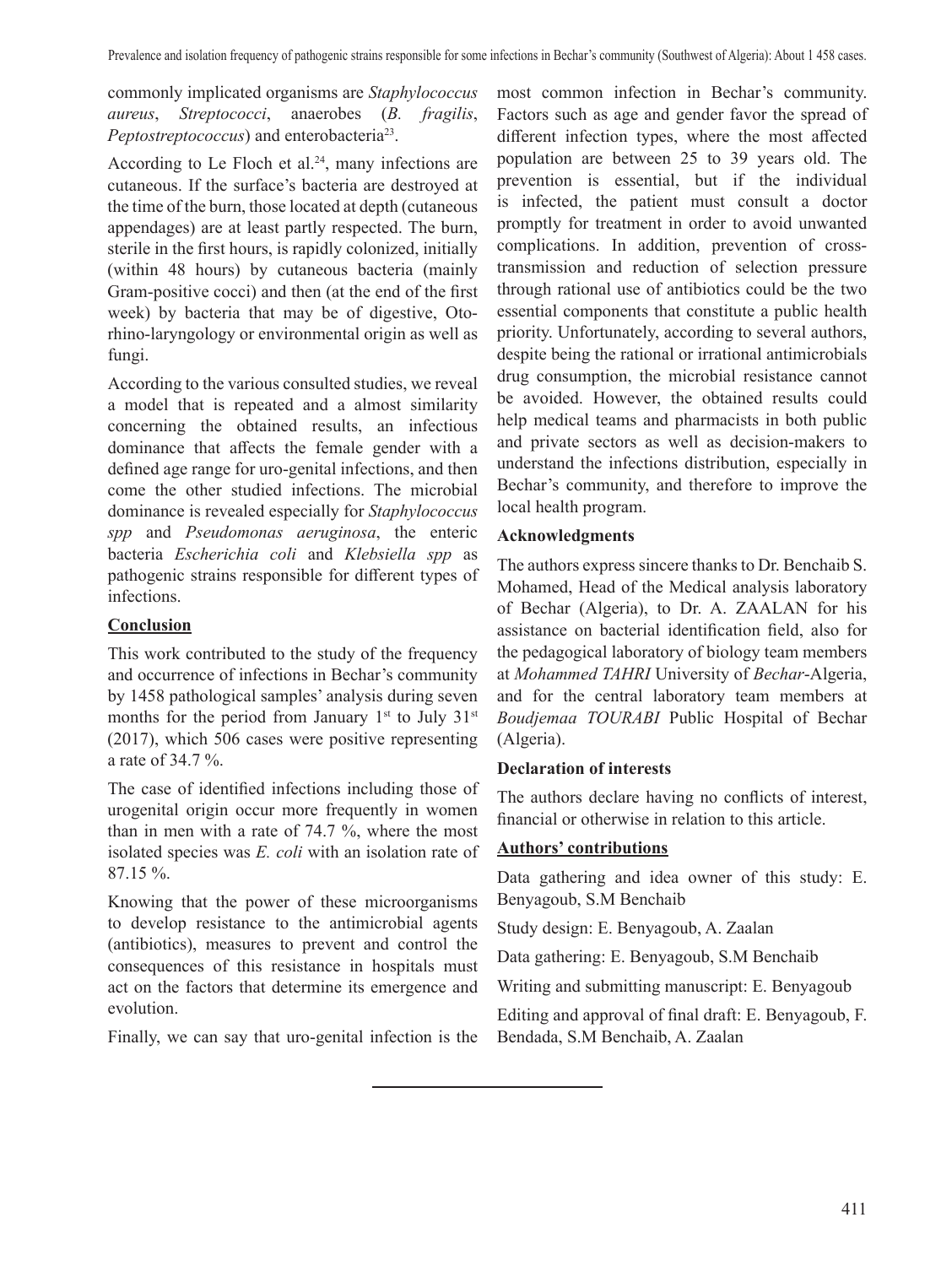#### **References:**

- 1. Bone RC, Balk RA, Cerra FB, Dellinger RP, Fein AM, Knaus WA, Schein RM, Sibbald WJ. Definitions for sepsis and organ failure and guidelines for the use of innovative therapies in sepsis. The ACCP/SCCM Consensus Conference Committee. *American College of Chest* Physicians/Society of Critical Care Medicine. Chest [Internet]. Jun. 1992 [cited 15 Jan. 2018**]; 101**(6): 1644-55. Available from: https://www.ncbi. nlm.nih.gov/pubmed/1303622#
- 2. Konate, N.D.A. (2005). *In* CHAPITRE I : Généralités sur les céphalosporines et les oxazoles antibiotiques. Available from: http://thesis.univ-biskra.dz/271/8/ Chap%201.pdf
- 3. Gervals R, Willoquet G, Talbert M. Guide Pharmaco, 12<sup>th</sup> Ed. Lamare, Collection. Etudiants ifsi, Paris (France), 2017, 1754p. Available from: https://livre.fnac.com/ a10893641/WILLOQUET-GERARD-Guide-pharmaco
- 4. Bienvault P. L'OMS publie une liste de bactéries multirésistantes aux antibiotiques. 2017. Available from: https://www.la-croix.com/Sciences/Sante/LOMSpublie-liste-bacteries-multi-resistantes-antibiotiqu es-2017-02-27-1200828013
- 5. Benyagoub E, Kadri Z, Zidani M, Bendada F. Achievements and challenges of communal office of hygiene in Algeria: Case of Wilaya of Bechar 2015- 2017. *Environmental and Water Sciences, Public Health & Territorial Intelligence* [Internet]. Dec. 2018 [cited 20 Feb. 2019]; **2**(4):134-8. Available from: https:// revues.imist.ma/index.php?journal=ewash-ti&page=arti cle&op=view&path[]=13695
- 6. Simplice D.K, Denise P.I, Wendyame M.C.N,Ameyapoh Y, Ouermi D, Pignatelli S, Pietra V, Traore A.S, De Souza C, Simpore J. Antibiotic resistance in urinary tract bacteria in Ouagadougou*. Pak J Biol Sci* [Internet]. Sep. 2009 [cited 25 Mar. 2019]; **12**(9): 712-6. Available from: https://doi.org/10.3923/pjbs.2009.712.716
- 7. Tille M.P. Bailey & Scott's diagnostic microbiology, 14th ed. Elsevier, 2018: 1136p. Available from: https:// evolve.elsevier.com/cs/product/9780323354820?role=s tudent
- 8. Kunin CM. Urinary tract infections: detection, prevention, and management. Chapter 11: pathogenesis of infection-the host defenses. 5<sup>th</sup> edition. Baltimore: Williams and Wilkins; 1997, 334-62.
- 9. Larabi K, Masmoudi A, Fendri C. Etude bactériologique et phénotypes de résistance des germes responsables d'infections urinaires dans un CHU de Tunis : à propos de 1930 cas. *Med Mal Infect* [Internet]. Jul. 2003 [cited

10 May. 2019]; **33**(7): 348-52. Available from: https:// doi.org/10.1016/S0399-077X(03)00180-X

- 10. Lemort ML, Neuville S, Medus M, Gueudet P, Saada M, Aumaître H. Lecaillon E. Evolution comparée de la sensibilité de souches de *Escherichia coli* isolées d'infections urinaires de patients consultant aux urgences et de patients hospitalisés en 2002 et 2004 à l'hôpital de Perpignan, Pathol Biol, [Internet]. Nov. 2006 [cited 10 May. 2019]; 54(8-9): 427-30. Available from: https:// doi.org/10.1016/j.patbio.2006.07.007
- 11. Sekhsokh Y, Chadli M, El hamzaoui SA. Fréquence et sensibilité aux antibiotiques des bactéries isolées dans les urines. *Med Mal Infect* [Internet]. 18 Apr.2008 [cited 20 Sep. 2019]; **38**(6): 324-7. Available from: https://doi. org/10.1016/j.medmal.2008.02.003
- 12. Benyagoub E, Rahmani C, Benyoussef L, Berbaoui H, Moulekhelloua D. Les infections uro-génitales chez la femme : une approche microbienne et fréquence d'isolement. *Med Maladies Infect* [Internet]. 6Aug. 2013 [cited 3 Oct. 2019]; **43**(4HS): 86-86. DOI: MEDMAL-06-2013-43-4HS-0399-077X-101019-201209301. Available from: https://www.em-consulte.com/ article/826896/rh06-les-infections-urohgenitales-chezla-femmec-u
- 13. Chedi B.A.Z, Wannang N.N, Halliru M.A, Bichi, L.A. A seven months retrospective study on urinary tract infection among patient at AMINU KANO teaching Hospital, KANO-NIGERIA. *Bayero J Pure Appl Sci* [Internet]. Dec.2009 [cited 20 Sep. 2019]; **2**(2): 95- 8. Available from: https://www.ajol.info/index.php/ bajopas/article/download/63791/51611
- 14. Sangare A. Association infection urinaire et grossesse dans le service de gynéco-obstétrique du Centre hospitalo-universitaire Gabriel Touré: Aspects cliniques, bactériologiques et pronostiques. A propos de 106 cas. Thèse de Doctorat en Médecine, Fac de médecine, de pharmacie et d'odonto-stomatologie, *Université de Bamako* (Mali). 2010, 96p. Available from: http://www. keneya.net/fmpos/theses/2010/med/pdf/10M80.pdf
- 15. Chemlal A, Ismaili FA, Karimi I, Elharraqui R, Benabdellah N, Bekaoui S, Haddiya I, Bentata Y. Les infections urinaires chez les patients insuffisants rénaux chroniques hospitalisés au service de néphrologie: profil bactériologique et facteurs de risque. *Pan Afr Med J* [Internet]. 4 Feb.2015 [cited 20 Sep. 2019]; **20**(1); 430-41. Available from: https://doi.org/10.11604/ pamj.2015.20.100.4356 Available from: https://www. ncbi.nlm.nih.gov/pmc/articles/PMC4506796/
- 16. Kpoda D.S, Guessennd N, Somda N.S, Ajayi A, Bonkoungou J.I, Konan F, Ouattara M.B, Somda M,